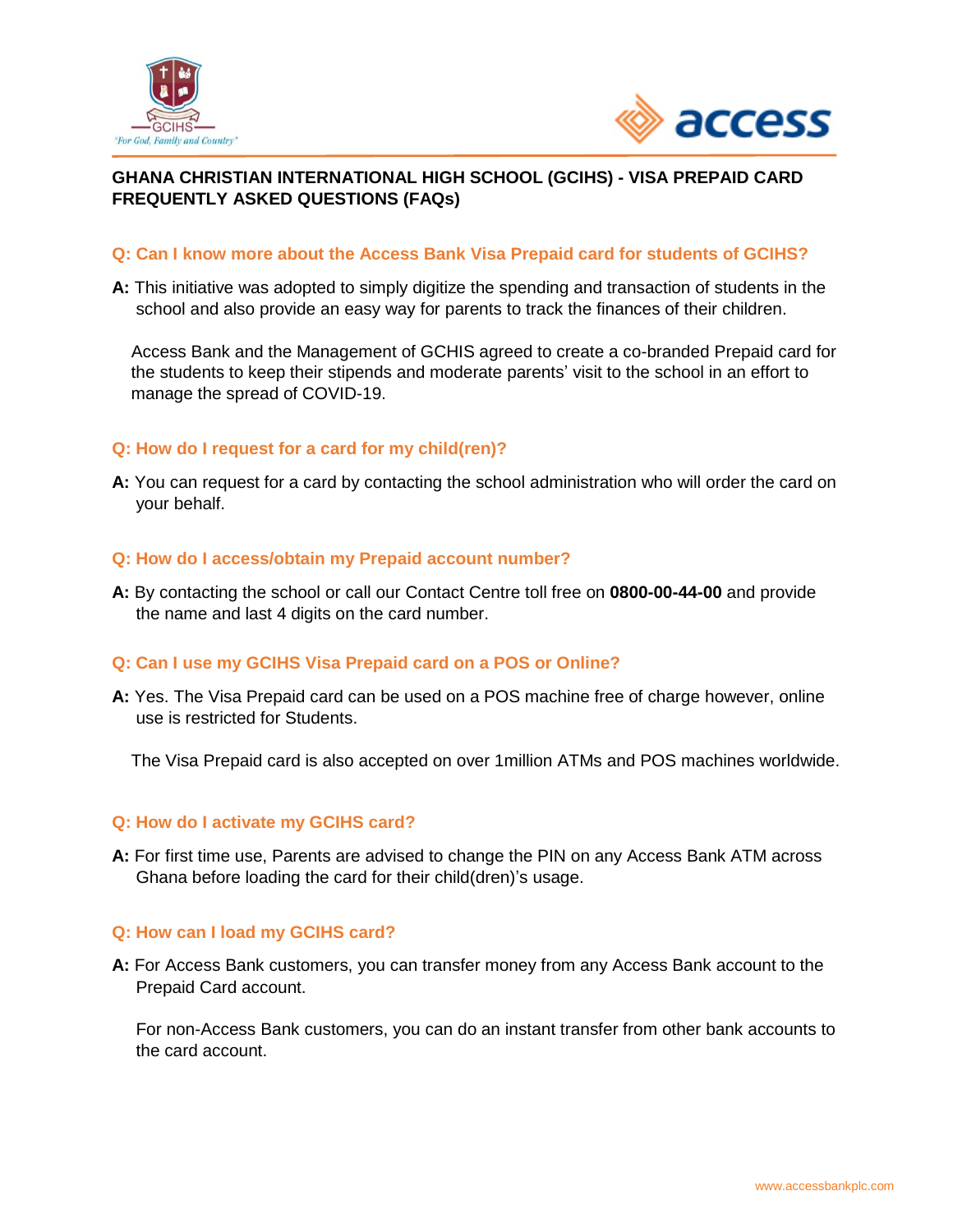



## **Q: How do I monitor transactions on my GCIHS Card?**

- **A:** Call our 24/7 Contact Centre toll free on 0800-00-44-00, provide your phone number and email address to set you up for transaction alerts.
- **Q: How long does it take for funds to reflect on my GCIHS Prepaid card?**

## **A:** Instantly

## **Q: What do I do if my GCIHS card is lost or stolen?**

**A:** Immediately call our Contact Center toll free on 0800-00-44-00 to block the card and also report to the school administration to request for a replacement.

#### **Q: What are the daily usage limits on the GCIHS Card?**

**A:** ATM – GHS 5,000 daily limit or equivalent in transaction currency

POS - GHS 20,000 daily limit or equivalent in transaction currency

- **Q: Is there a maximum number of times I can use my GCIHS Prepaid card in a day?**
- **A:** ATM Maximum 5 times daily
	- POS Maximum 10 times daily

#### **Q: How long will it take for my GCIHS card to expire?**

**A:** Your card has a 5-year tenor and the expiry date is embossed on the face of the card.

# **Q: Can I give out my PIN to a 3rd party to use my GCIHS card?**

**A:** No. Your PIN should be known only to you, and your card used only by you. By giving out your PIN to a 3<sup>rd</sup> party, you have compromised it, and are entirely liable for the consequences. If at any point you feel your PIN is compromised, quickly change your PIN at any Access Bank ATM near you or call our Contact Center toll free on 0800-0044-00 to block your card.